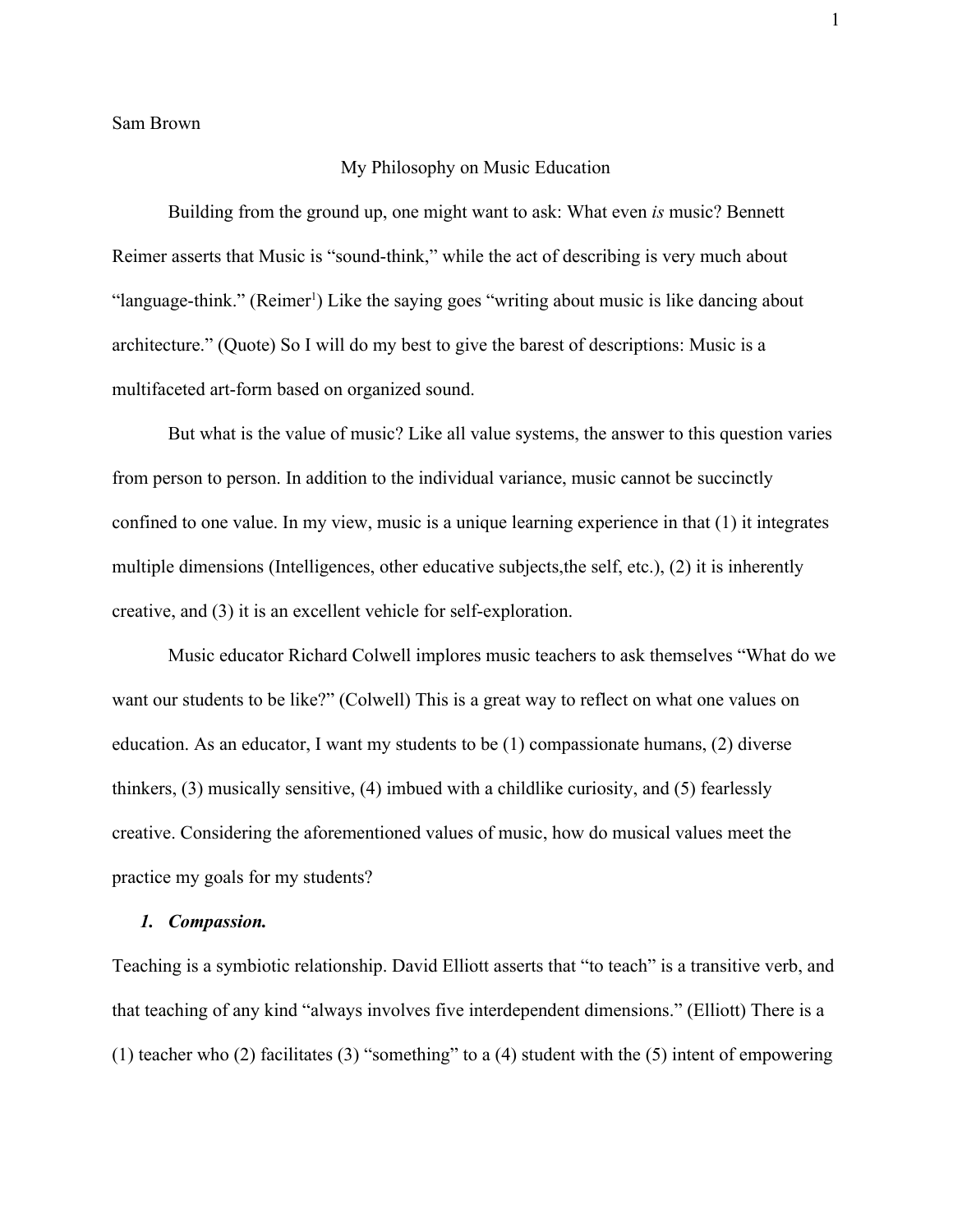"the learner(s) to construct their own knowledge." He reminds his readers that "students are people - not simply empty containers waiting to be stuffed with… knowledge… and drilled and skilled as future job fillers." Elliott also acknowledges Nel Noddings and her "ethics of care." (Smith) Noddings has made her career in direct correlation with core beliefs of Johann Pestalozzi. The most clear of these connections is the view of "the home as the primary educator." Both Noddings and Pestalozzi argue that love and maternal caring are crucial to a rich learning environment.

Elliott's notion of treating students as people, and Noddings and Pestalozzi's notion of treating students with a familial love, is a means whereby compassion can be taught. Through the act of modeling, teachers can "show in their behaviour what it means to care." Noddings states that "we [educators] do not merely tell them [students] to care and give them texts to read on the subject, we demonstrate our caring in our relations with them." Maybe if teachers treat students as people and care for them, they may learn to care and treat others as people.

# *2. Diversity of Thinking.*

Howard Gardner, the first identifier of seven different intelligences<sup>1</sup>, believes that thinking musically is one of the seven intelligences. I would argue that music teaching and music learning is a unique subject in that it can be accessible to all of Gardner's modes of learning. Any musician that needs to move their hand or limb in space towards a point (string players with shifting, trombone players, percussionists) engages in "visual-spatial" and "bodily-kinesthetic" intelligences. (Lane) Singers often have an incredibly subtle sense of bodily awareness as well. "Interpersonal" and "intrapersonal" intelligences can be engaged in any performing group in

<sup>&</sup>lt;sup>1</sup> Visual-spatial, bodily-kinesthetic, musical, intrapersonal, interpersonal, linguistic, and logical-mathematical. (Lane)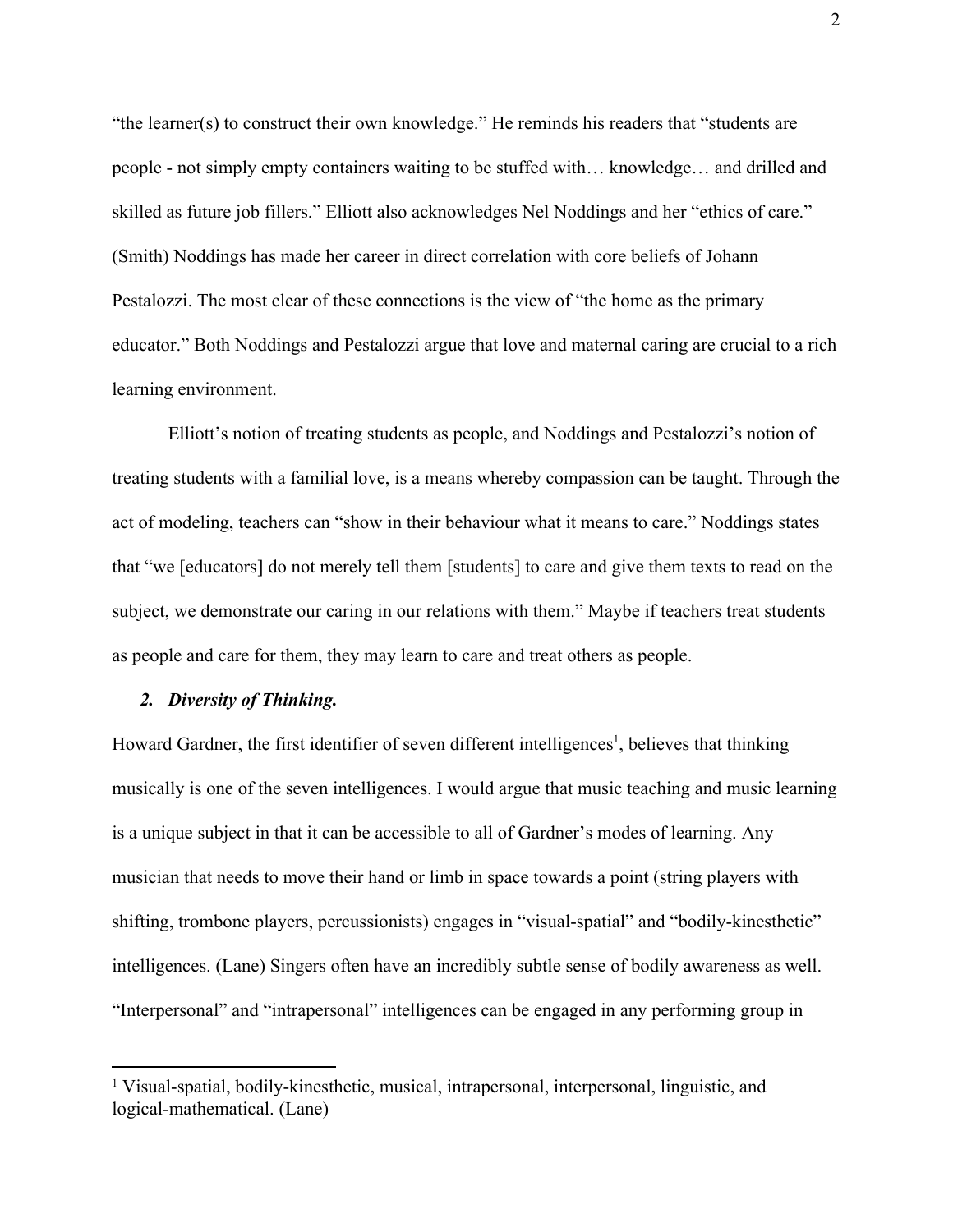dialectic conflict with each other; students interact with one another and privately pursue their own musical goals. Musicians like Pedro de Alcantara asserts that intention in music comes from language. It is clear that understanding music "linguistically" was important in Alcantara's own education. Students who are learning music theory or to perform engage a "logical-mathematical" intelligence, as there is an inherent logic to music theory and practicing for a performance. One can learn, through the exposure of different intelligences through music, to solve solutions in a multitude of different ways.

How does one connect these different intelligences? David Elliott states that students and teachers must develop their "critical thinking" and "critical reflection." He goes on to say that "critical thinking and critical reflection are central to linking the theoretical and practical dimensions of teaching, music making, music listening, and creativity." (Elliott) In essence, critical thinking and reflection are crucial to understanding the whole of music. I would take it a step further and say that critical thinking and reflection are crucial to making sense of each individual's reality. It is apparent, particularly in today's political climate, that the world needs more critical thinkers and critical reflectors.

## *3. Musical Sensitivity.*

The concept of musical sensitivity comes directly from the concept of Aesthetic Education, championed by Bennett Reimer. He described aesthetic education as "the development of sensitivity to the aesthetic qualities of things."  $^{2}$ (Reimer<sup>2</sup>) Why is sensitivity important? Sensitivity to the many layers and inner-workings of music are important to developing a

<sup>2</sup> In Reimer's article, *Putting Aesthetic Education to Work* (1972), he gives "a few words" on the terms "development," "sensitivity," aesthetic qualities," and "things." I will only give "a few words" on why sensitivity is important.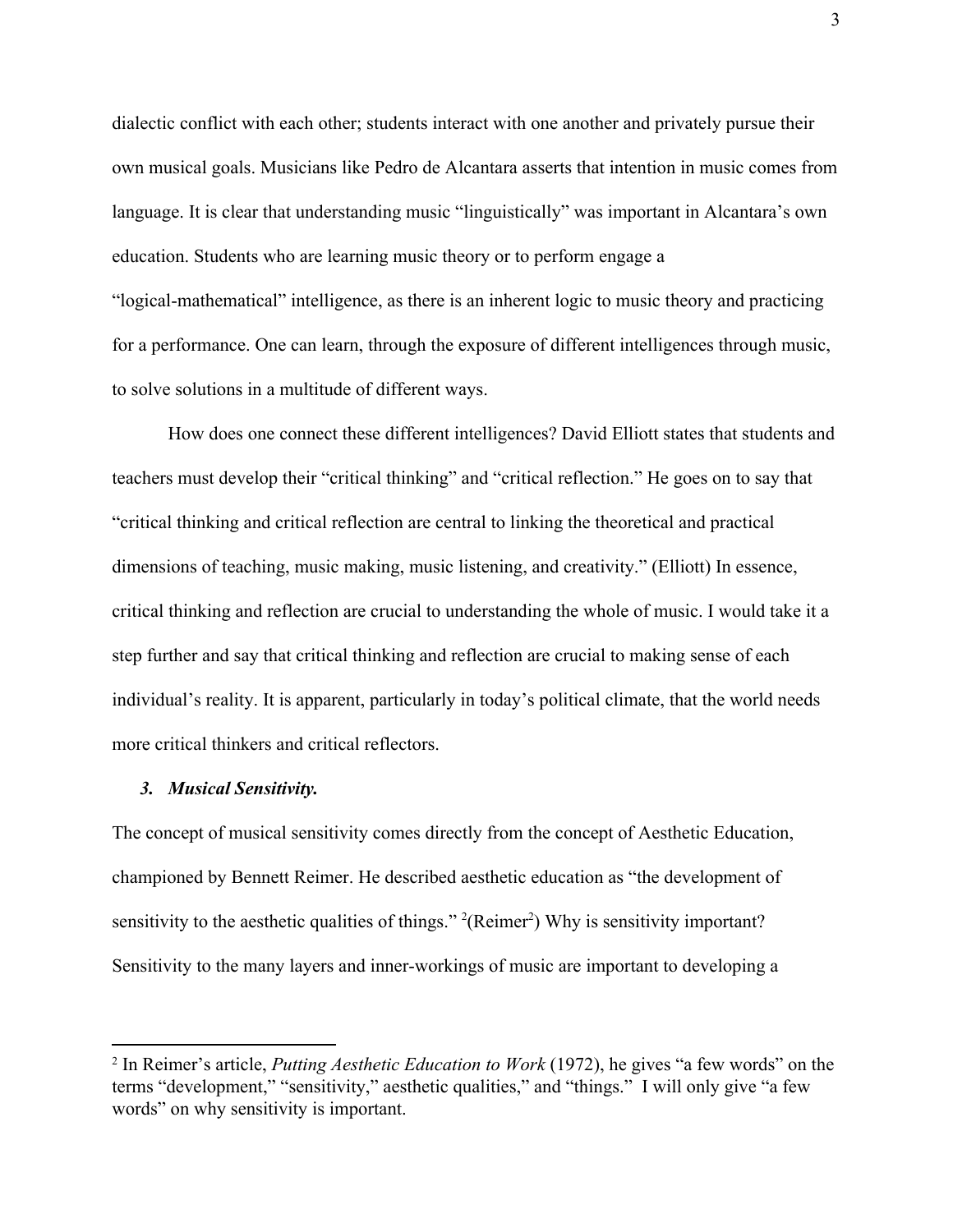personal connection to music, no matter if that music is popular music of today or music written by men long dead. Music is relevant in most everyone's lives, but understanding isn't as universal. Through understanding, music is even more vibrant and alive. Everyone should experience this vibrancy.

#### *4. Childlike Curiosity.*

Curiosity is something that is innate in humans. Johann Pestalozzi and Jean Jacques Rousseau believed it to come from what Pestalozzi calls a human's "'sensual' nature," (Bruehlmeier) or it's intuitive, "animal," nature. John Dewey elaborates: "the native and unspoiled attitude of childhood, marked by ardent curiosity, fertile imagination, and a love of experimental inquiry, is near… to the attitude of the scientific mind." (Dewey) This is a skill that mustn't be squandered and must be cultivated by educators to the best of their abilities.

## *5. Fearless Creativity.*

Creativity has become more and more desirous since the unfortunate post-sputnik era science craze. Sir Ken Robinson believes that "creativity… is as important as literacy, and we should treat it with the same status."("Do Schools Kill Creativity?") Robinson also asserts that children are "educated out [of creativity]," and out of their fearlessness of "being wrong." CEO Tim Brown asserts that it is fear of "judgement from our peers... that makes us conservative in our thinking." ("Tales of Creativity and Play") He goes on to say that "[one] might have a wild idea, but we are afraid to share it with anybody else." So, how is it one educated out of fearlessness? I would contend that fear of judgement from one's peers is a staple of adolescence. That being said, music educators can make a concerted effort to make their class environment a safe place for students to fail and explore their "wild idea."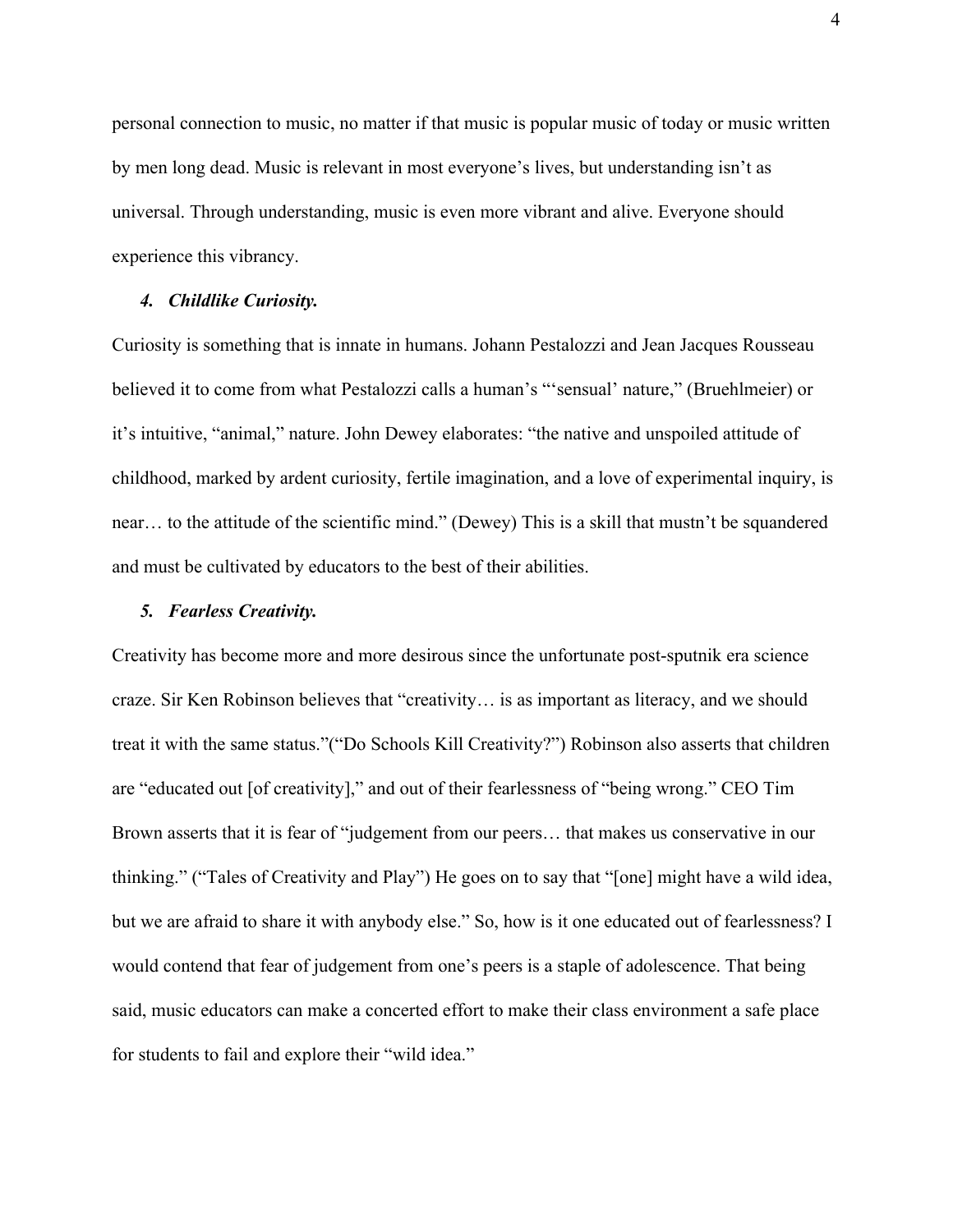Music education is a unique and broad educational experience. It can be used as a vehicle to teach compassion, diverse modes of thinking, sensitivity to the world's music, curiosity, and the absence of fear necessary for creativity. Students with these skills will make the world a better place.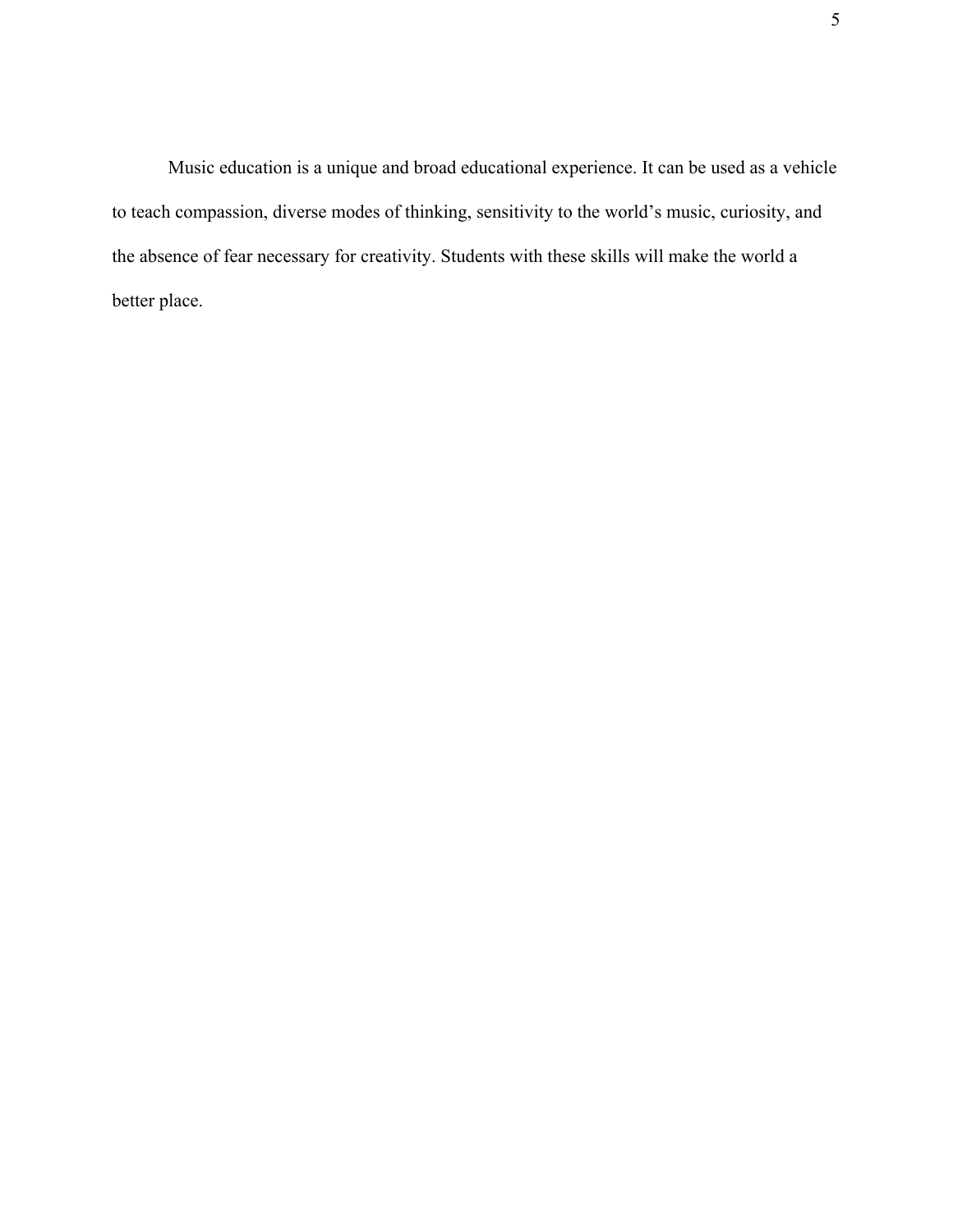# References

- Bruehlmeier, Arthur, Dr. "Legitimisation of the State." *Pestalozzi's Fundamental Ideas*. N.p., n.d. Web. 29 July 2016. <http://www.bruehlmeier.info/fundamental\_ideas.htm>.
- Colwell, Richard, Dr. "Music Education and Philosophy." *Bulletin of the Council for Research in Music Education* (1987): 41-52. Web.
- Dewey, John. *How We Think: A Restatement of the Relation of Reflective Thinking to the Educative Process*. N.p.: n.p., n.d. Print.
- "Do Schools Kill Creativity?" *TED: Ideas Worth Spreading*. TED Conferences, Feb. 2006. Web. 29 July 2016.
	- <http://www.ted.com/talks/ken\_robinson\_says\_schools\_kill\_creativity#t-315667>.
- Elliott, David J., and Marissa Silverman. "Chapter 1: Introduction." *Music Matters: A Philosophy of Music Education*. N.p.: n.p., n.d. 3-23. Print.
- Lane, Carla. "Gardner's Multiple Intelligences." *Gardner's Multiple Intelligences*. N.p., n.d. Web. 29 July 2016. <http://www.tecweb.org/styles/gardner.html>.
- "Quote Investigator." *Quote Investigator*. Wordpress, 20 June 2012. Web. 29 July 2016. <http://quoteinvestigator.com/2010/11/08/writing-about-music/>.
- Reimer<sup>1</sup>, Bennett. "Chapter 1." *A Philosophy of Music Education: Advancing the Vision*. 3rd ed. N.p.: n.p., n.d. 1-37. Print.
- Reimer<sup>2</sup>, Bennett. "Putting Aesthetic Education to Work." Journal of Aesthetic Education 6.3 (1972): 99. Web.